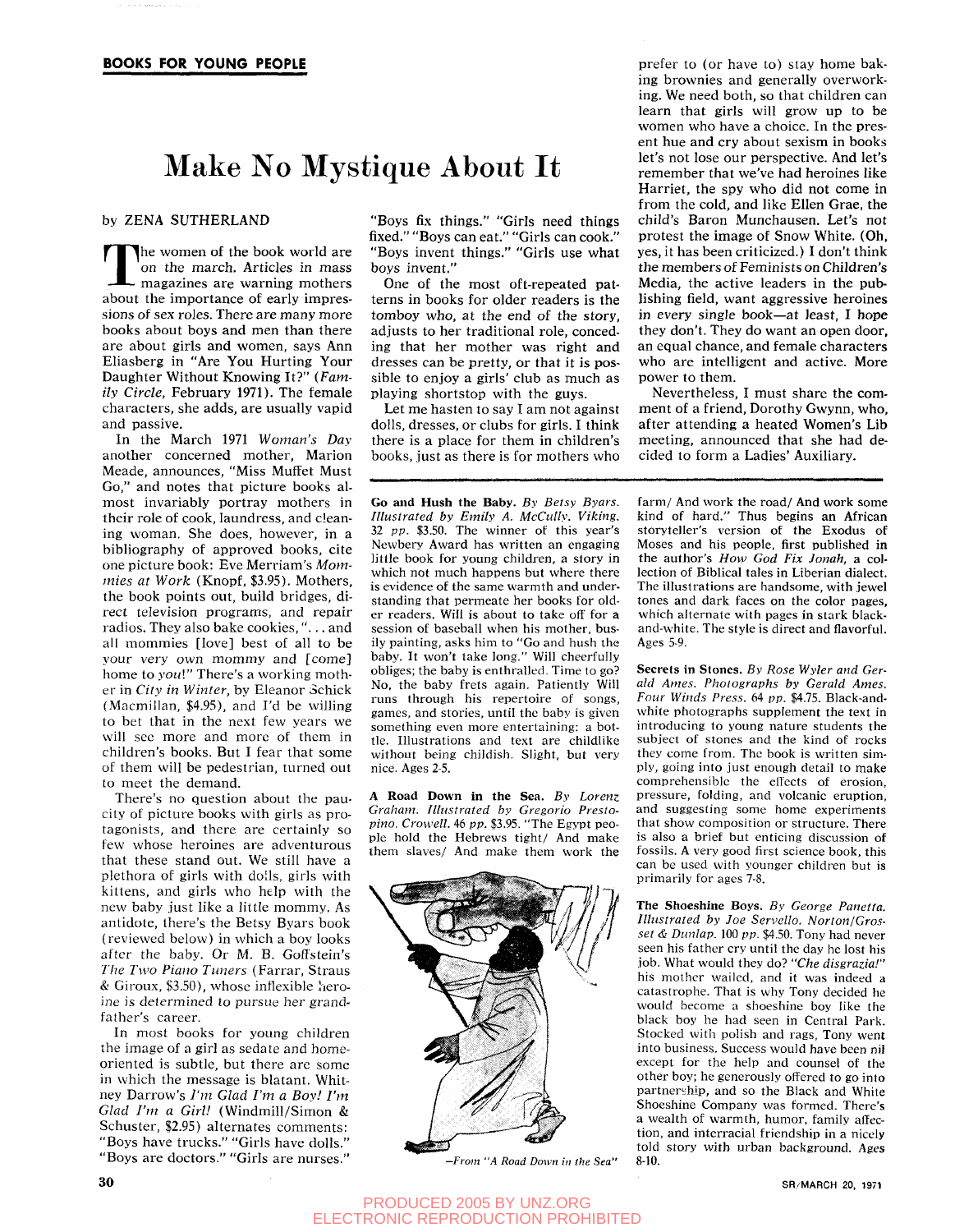**Erec and Enid.** *Adapted and retold by Barbara Schiller. Illustrated by Ati Forberg. Button.* 48 *pp.* \$4.25. **The Joy of the Court.**  *Retold by Constance Hieatt. Illustrated by Pauline Baynes. Crowell.* 72 *pp.* \$3.95. Two adaptations of a portion of the Arthurian cycle vary in coverage and in some details of the story, but both are distinguished for fluid style and felicity of language. The Schiller version, based on the original French of Chretien de Troyes, is simpler in treatment, both in the writing and in scope: it describes only that portion of Erec's story in which he woos and wins his host's lovely daughter while pursuing the knight whose dwarf servant has struck one of the Queen's attendants. The Hieatt retelling is more florid, and continues the legend to incorporate Erec's long quest to prove his courage. Here Enid is not the host's daughter but the knight's captive. The illustrations for *Erec and Enid* have the dramatic vigor of early Charles Keeping illustrations, while those in *The loy of the Court* are ornate and romantic. Ages 9-11.

**Illustrated Chess for Children.** *Written and illustrated by Harvey Kidder. Doubleday.*  127 *pp.* \$4.95. Once upon a time there were real knights and castles, the knights agile on horseback, the castles solid and ponderous. In comparing each of the chess pieces to its medieval counterpart, Harvey Kidder gives color both to the text and the drawings of an admirably lucid book. The moves of each piece are explained, and the diagrams move from simple to comparatively complex chess problems. Ages 9-12.

**The First Four Years.** *By Laura Ingalls Wilder. Illustrated by Garth Williams. Harper & Row.* 135 *pp.* \$4.95. I have a sneaking suspicion that many young adults who doted on the Little House books will read this as avidly as the current crop of Wilder fans. The manuscript was discovered after the author's death in 1957 and has been published without revision. It is the story of Laura and Manly's early years of marriage, their struggle to make a living as farmers in the rugged South Dakota climate, their joy in their first child. Like the other Wilder books, it has a simplicity and honesty that make it much more than just a piece of vintage Americana. Ages 10-14.

**Deep Trouble.** *By Walt Morey. Button.* 214 *pp.* \$4.95. Joe had given up any hope of going to college. Since his father's death in a diving accident. Mom needed every penny Joe could earn, and the most lucrative thing he could think of was taking over Dad's job, checking deep-sea salmon traps. "Too young," they said, all except his father's friend Mr. Harmon, who gave Joe his first diving job. *Deep Trouble* is primarily an account of the excitement and danger of diving, but the story is balanced by a mild love interest, the taming of a seal pup, and some realistic family problems. The theme of a young man's acceptance of responsibility is handled convincingly, and the Alaskan setting has flavor. Ages 10-14.

**Sunday In Centreville: The Battle of Bull Run, 186L** *By G. Allen Foster. Illustrations and maps by Harold Berson. David White.* 



**Young and Black in America.** *Compiled by Rae Pace Alexander and Julius Lester. Random House.* 139 *pp.* \$3.95. Excerpts from books by eight black men and women—all contemporary save for Frederick Douglass—give bitter evidence of the oppression and racism the authors suffered as children and young adults. Each story is prefaced by a brief biography, and a list of the volumes, in both hardcover and paperback editions, from which the selections were taken is included. Although the original books are well known, the cumulative effect of these extracts is powerful. Ages 12 up.

**Bright Star: A Portrait of Ellen Terry.** *By Constance Fecher. Illustrated with photographs. Farrar, Straus & Giroux.* 236 *pp.*  \$4.95. Add to competent writing backed by solid research, the glamour of the theater, **a** rags-to-riches theme, an appealing subject, and a positive flood of famous names (Ellen Terry's long life encompassed *From "The Joy of the Court"* 

friendships with Tennyson and Lynn Fontanne), and you have a smasher! Constance Fecher, herself an actress, includes discussions of dramatic interpretation and technique (chiefly in conversations between Ellen Terry and Sir Henry Irving) in **a**  book that is steeped in theatrical history and that portrays with sympathy and perception one of its great stars. Ages 12 up.

**The Friendly Air.** *By Elizabeth Cadell. Morrow.* 218 *pp.* \$5.95. Engaged to solid, respectable Gerald, Emma is feeling strangely reluctant to stay in London and go house-hunting when she is invited to accompany elderly, eccentric Lady Grantly to Portugal. Does the experienced reader suspect that a more dashing suitor will come along? Right. Basically, the plot is that of a thousand other romances, but the characters are amusing, the style light and practiced, and the embroideries of incident (there are several little peripheral ploys afoot) entertaining. For young adults.

**A Joyful Noise.** *By Janet Gillespie. Harper & Row.* 273 *pp.* \$6.95. In a loving piece of nostalgia Janet Gillespie remembers the busy, sun-drenched, and usually peaceful vacations she spent on the New England coast. Although the writing is occasionally repetitive, it has an easy flow and humor. The dialogue, too, is repetitive; but then, members of a family do tend to repeat their favorite jokes to each other. They are sketched with vitality, especially a queenly Victorian grandmother and a beloved retarded cousin. The book should have a special appeal to nature lovers, packed as it is with memories of flower walks, bird-watching, and the wonders of the seashore. For young adults.